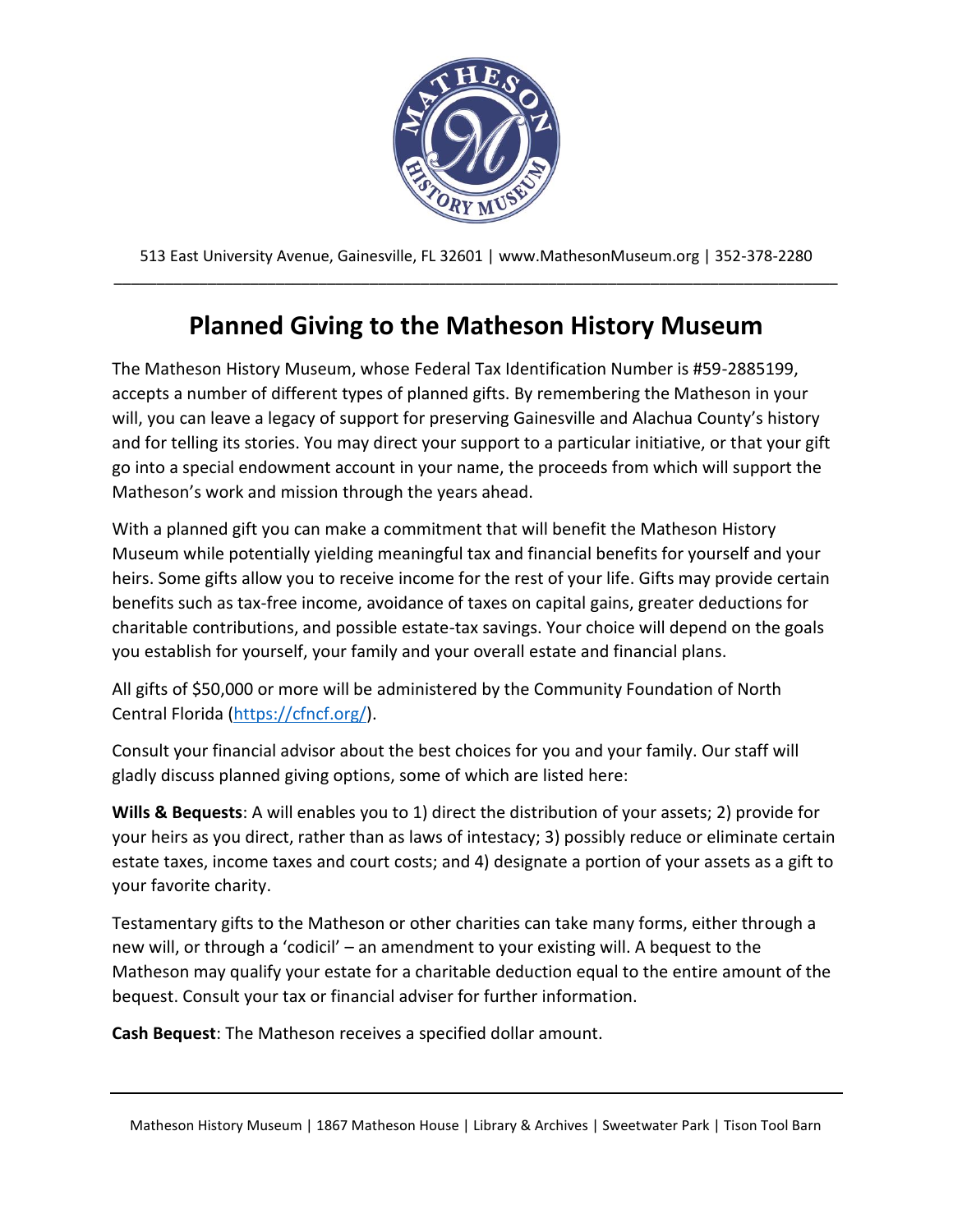

**Specific Bequest or Devise of Property**: The Matheson receives specified assets, such as securities, an interest in real estate (such as a residence or land), or tangible personal property. Such gifts are subject to acceptance by the Matheson.

**Residuary Bequest or Devise**: The Matheson receives all or a percentage of the remainder of your estate after specific legacies, debts, taxes, and estate expenses have been paid.

**Contingent Bequest or Devise**: The Matheson receives a gift according to the language of the bequest. There are a wide variety of conditions that you could place on such a bequest. For example, if you outlive other named beneficiaries, then part or all of your estate would benefit the Matheson.

## **Examples of Testamentary Language**:

- **Unrestricted Bequest** (allowing your support to be used in the area of greatest need): "I give and bequeath to the Matheson History Museum, a non-profit organization (Tax ID #59-2885199), with a principal business address of 513 E. University Ave, Gainesville, FL 32601, for its general purposes, the sum of \_\_\_\_\_\_ Dollars  $(\xi_$  \_\_\_\_\_\_\_)" or "\_\_\_\_\_\_% of my residuary estate."
- **Restricted Bequest**: "I give and bequeath to the Matheson History Museum, a nonprofit organization (Tax ID # 59-2885199), with a principal business address of 513 E. University Ave, Gainesville, FL 32601, the sum of \_\_\_\_\_\_ dollars (\$\_\_\_\_\_\_ )" or % of my residuary estate to support  $\hspace{1cm}$  )."

(Examples of restricted purposes include education, library and archives, and historic properties. If you have a more specific purpose in mind, please contact us so we can help ensure that your wishes are met and that your gift is acceptable to the Matheson. Your gift may also be directed to the endowment).

• **Bequest of Specific Assets**: "I give and bequeath to the Matheson History Museum, a non-profit organization (Tax ID # 59-2885199), with a principal business address of 513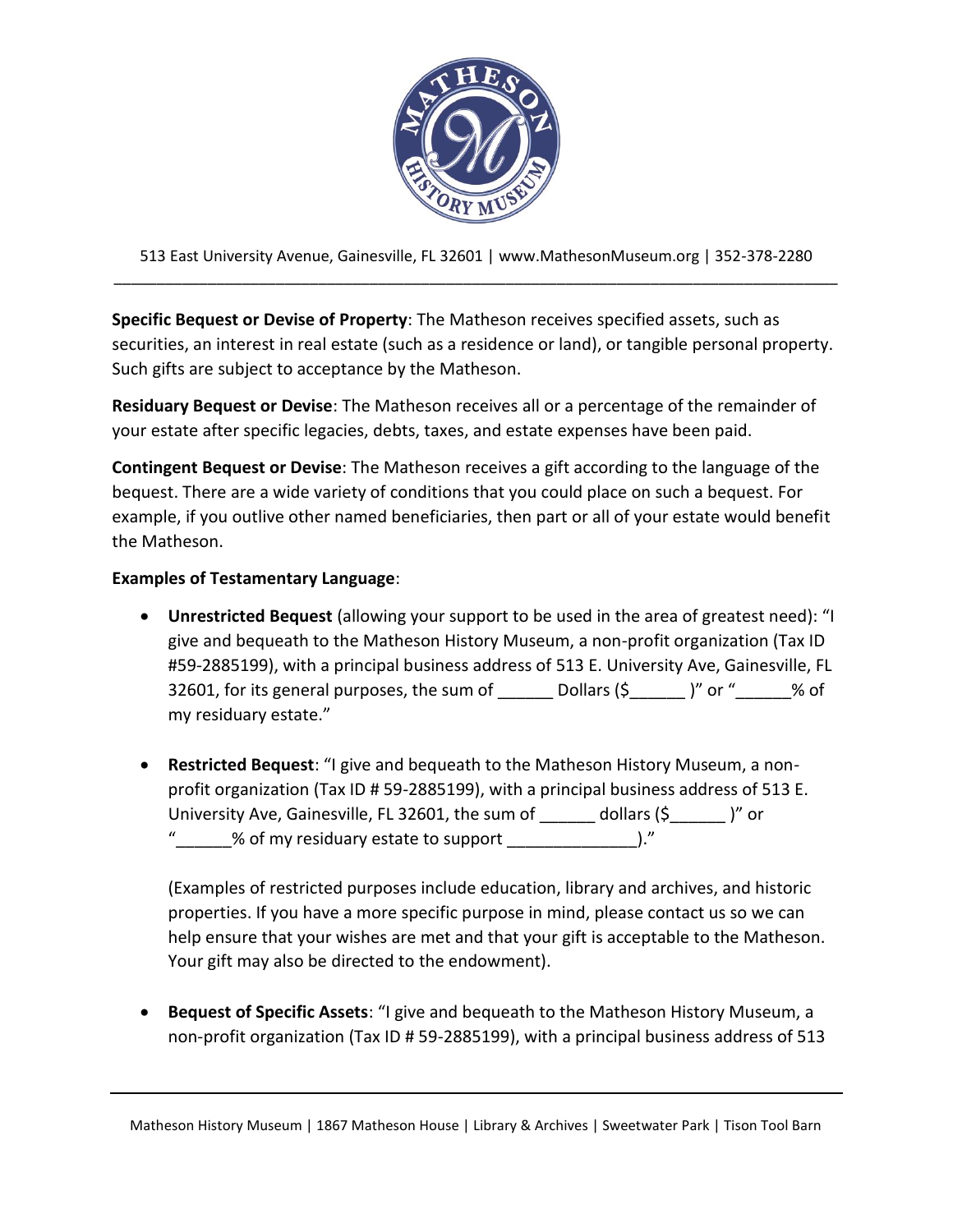

E. University Ave, Gainesville, FL 32601, for its general purposes,

\_\_\_\_\_\_\_\_\_\_\_\_\_\_\_\_\_\_\_\_." (Include particulars, such as the address and legal description of real estate, or the name of the artist and title of artwork).

## **Charitable Remainder Trusts & Charitable Lead Trusts**:

- **Charitable Remainder Trust**: One or more named beneficiaries receive income for life or for a specified term of years, after which time the assets pass to the Matheson. Through this arrangement, you can provide income to family members or friends, realize significant tax savings, and ensure important benefits to the Matheson after the trust's termination.
- **Charitable Lead Trust**: Income from the trust is paid to the Matheson for a period of years, after which time the assets pass to your heirs at a reduced estate tax cost. By substantially reducing estate and other transfer taxes, this arrangement may allow you to preserve a larger portion of your estate for your beneficiaries.

**Retirement Plans**: IRAs, 401(k)s, 403(b)s, Keoghs, and other retirement plan assets make up an increasingly large part of many estates. When left to your heirs, these assets can be subject to income, estate, and other transfer taxes. Naming the Matheson as a beneficiary or contingent beneficiary of all or a percentage of your plan assets may reduce or eliminate both income and estate taxes.

To designate the Matheson as the beneficiary of some or all of your retirement plan funds, please use the following language in the beneficiary section of retirement plan documents: "To the Matheson History Museum, a non-profit organization (Tax ID # 59-2885199), with a principal business address of 513 E. University Ave, Gainesville, FL 32601, for its general purposes" or "to support \_\_\_\_\_\_\_\_\_\_\_\_\_\_\_\_\_ " (e.g., education, library and archives, or historic properties). Retirement plan assets can also be placed in a testamentary charitable remainder trust to provide income to your heirs for life or a specified term of years, with the remainder interest passing to the Matheson.